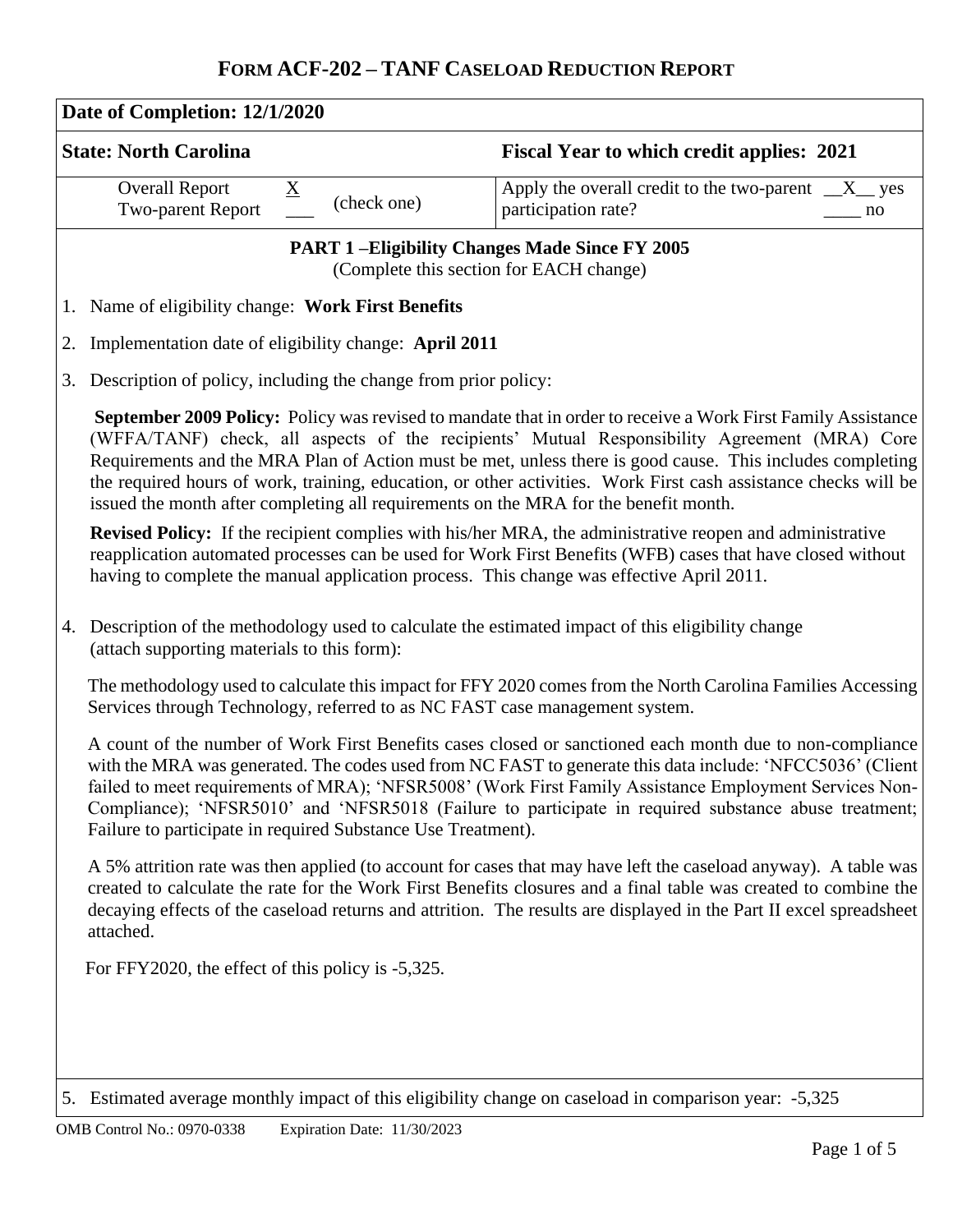#### **Date of Completion: 12/1/2020**

## **State: North Carolina Fiscal Year to which credit applies: 2021**

- 1. Name of eligibility change: **Job Quit Penalty**
- 2. Implementation date of eligibility change: **March 2010**
- 3. Description of policy, including the change from prior policy:

The Job Quit Penalty was implemented in March 2010. Under this policy, a family will be ineligible for Work First Family Assistance for a period of three months if the participant quits a job without good cause or is dismissed from a job due to work place behavior. The ineligible period is defined as the month of quit and the next two months (effective March 2010).

**April 2012:** A new Job Quit History tracking screen was created in the Eligibility Information System (EIS) to assist caseworkers in identifying individuals with a Job Quit penalty. Policy was also expanded to clarify the Job Quit penalty period.

4. Description of the methodology used to calculate the estimated impact of this eligibility change: (attach supporting materials to this form)

The methodology used to calculate this impact for FFY 2020 comes the North Carolina Families Accessing Services through Technology, referred to as NC FAST case management system.

The methodology used in NC FAST is the actual number of TANF cases sanctioned for Job Quit with code 'NFSR5003' which resulted in a case closure with code 'NFCC5078'. If the family is new to Work First/TANF, Job Quit is not applied at application. However, if the family has received Work First/TANF in the past and Job Quit was explained, then the Job Quit sanction may be applied at application.

For FFY2020, the effect of this policy is -5.

<sup>5.</sup> Estimated average monthly impact of this eligibility change on caseload in comparison year: -5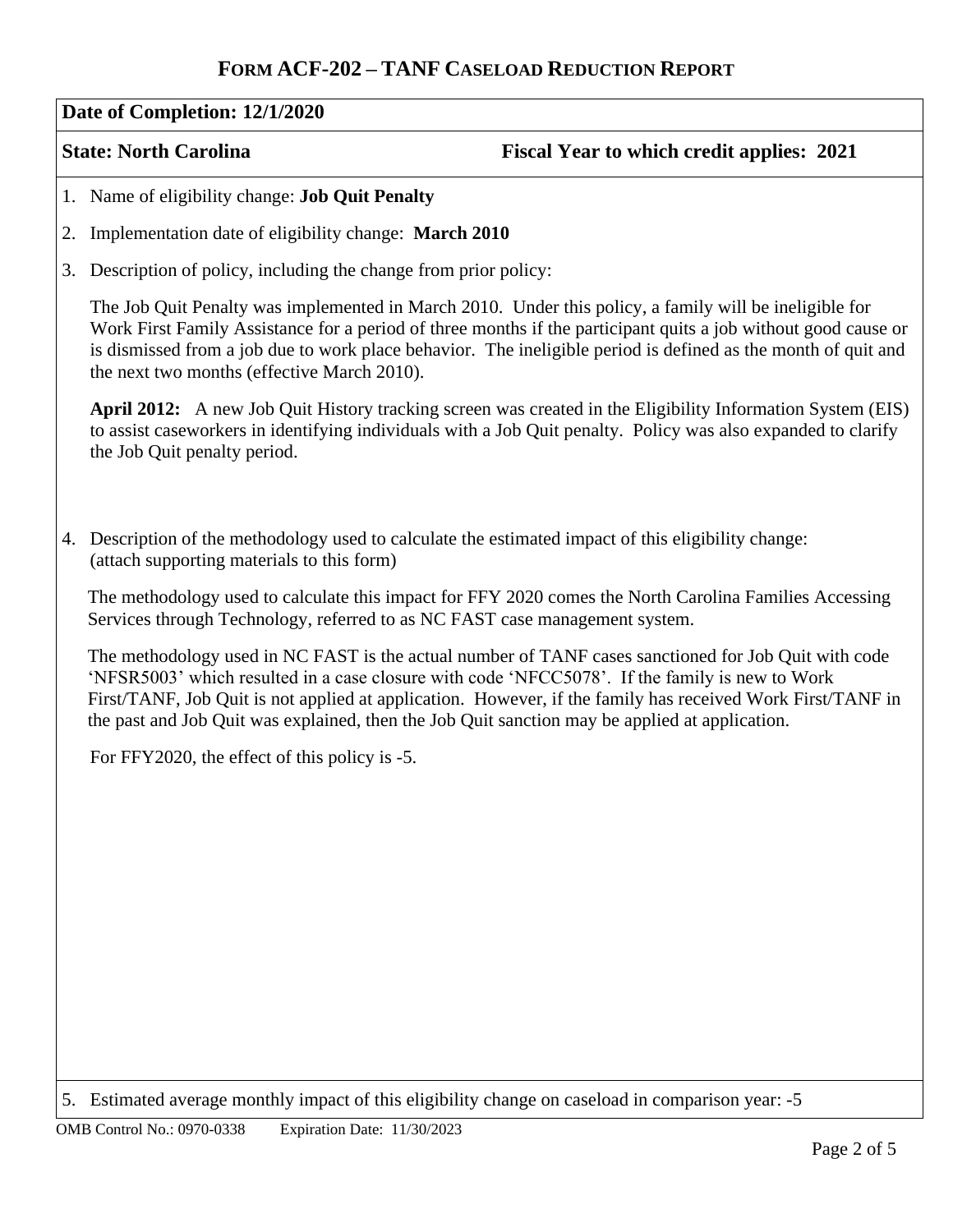#### **Date of Completion: 12/1/2020**

### **State: North Carolina Fiscal Year to which credit applies: 2021**

- 1. Name of eligibility change: **Substance Use Testing**
- 2. Implementation date of eligibility change: August 1, 2015
- 3. Description of policy, including the change from prior policy:

The North Carolina General Assembly revised North Carolina General Statue 108A-29.1, to require screening of each applicant for or recipient of Work First (TANF) program assistance whom the Department reasonably suspects is engaged in the illegal use of controlled substances. When reasonable suspicion has been established, the drug test for Work First program applicants and recipients becomes a condition of eligibility.

If the applicant or recipient does not complete either the Alcohol Use Disorder Identification Test (AUDIT) or the Drug Abuse Screening Test (DAST-10), refuses testing, or has a confirmed positive test result, the applicant or recipient is ineligible for Work First cash assistance. The remaining household members may be eligible to receive Work First.

4. Description of the methodology used to calculate the estimated impact of this eligibility change: (attach supporting materials to this form)

The methodology used to calculate this impact for FFY 2020 comes from the case management system, North Carolina Families Accessing Services through Technology (NC FAST). The actual number of TANF cases closed due to Substance Use related sanctions when no remaining household members are eligible were calculated. The Substance Use related sanction codes include:

NFSR5019 – Refused AUDIT/DAST-10 Assessment;

- NFSR5010 Failure to participate in required substance use treatment;
- NFSR5016 Positive Substance Use Test;

NFSR5017 – Failure to attend QPSA Appointment/Substance Use Test;

NFSR5018 – Failure to participate in required Substance Use Treatment.

For FFY2019, the effect of this policy is -1

<sup>5.</sup> Estimated average monthly impact of this eligibility change on caseload in comparison year: -1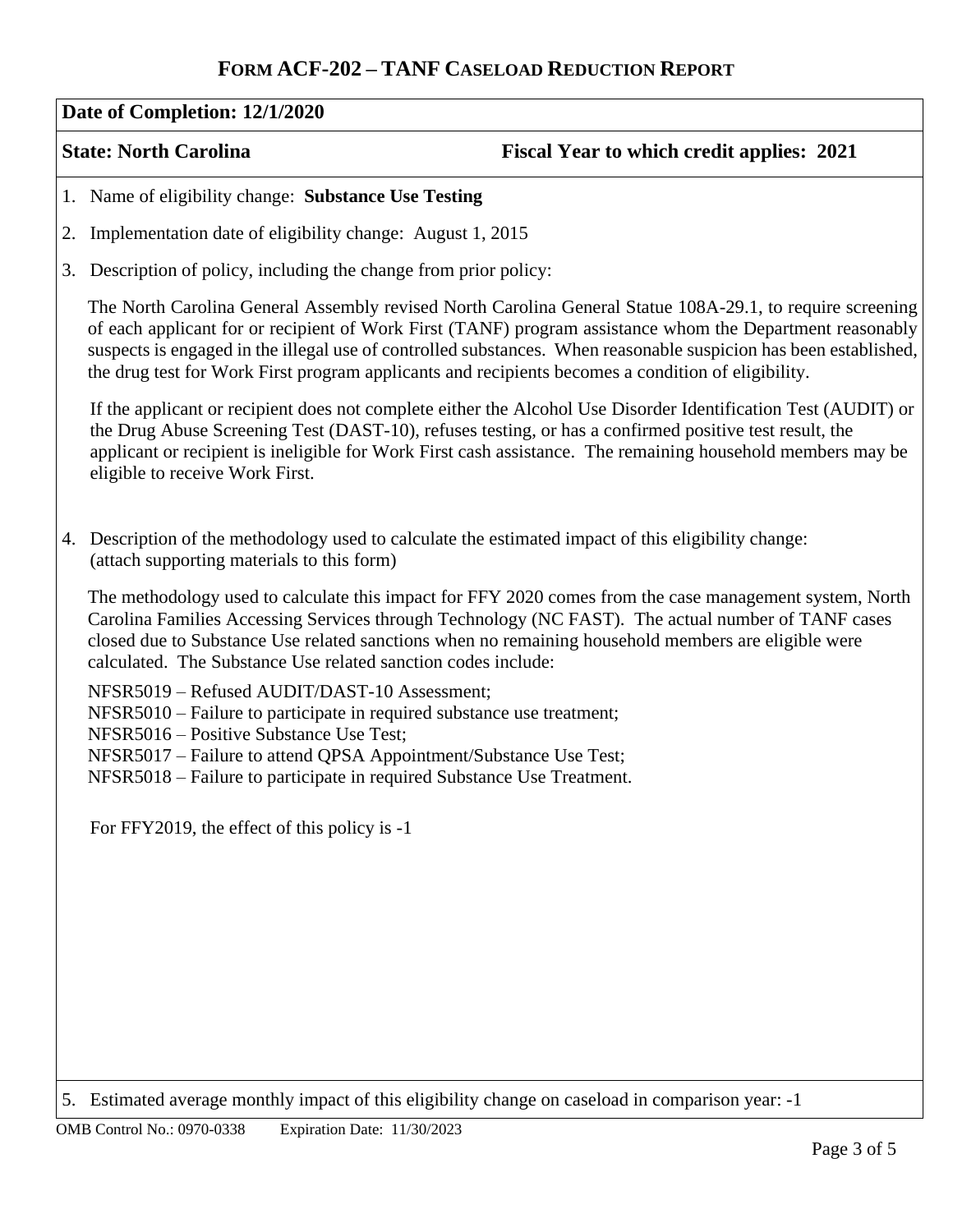**Date of Completion: 12/1/2020**

**State: North Carolina Fiscal Year to which credit applies: 2021** 

## **PART 2 – Estimate of Caseload Reduction Credit**

(Complete Part 2 using Excel Workbook provided.)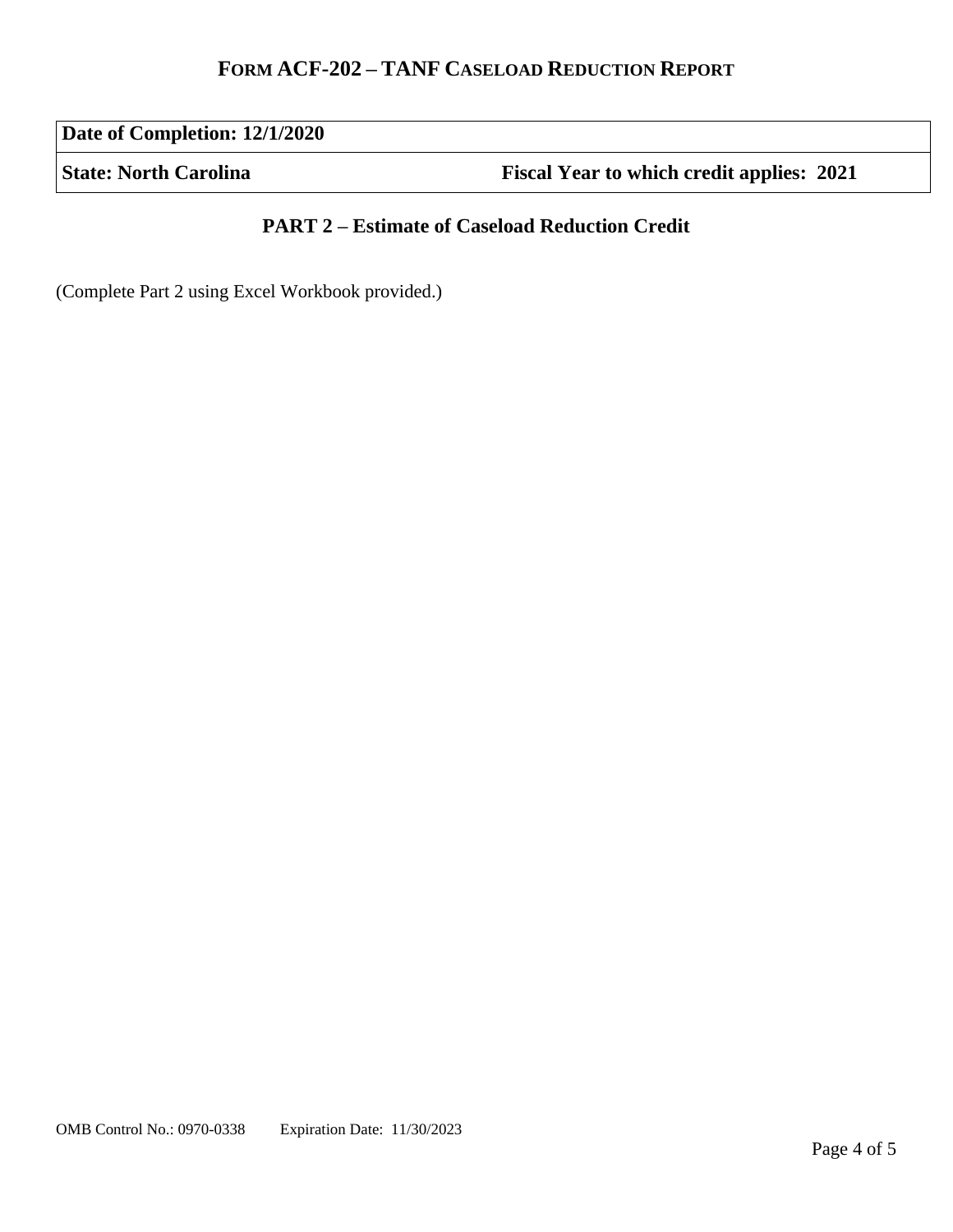## **FORM ACF-202 – TANF CASELOAD REDUCTION REPORT Overall Credit**

|                  | $\overline{A}$               | B        | $\mathsf{C}$ | D                                                     | E         | F     |  |
|------------------|------------------------------|----------|--------------|-------------------------------------------------------|-----------|-------|--|
| $\mathbf{1}$     | <b>North Carolina</b>        |          |              | <b>Fiscal Year to which credit applies:</b>           |           | 2021  |  |
| $\overline{2}$   |                              |          |              | <b>Date of Completion:</b>                            | 12/3/2020 |       |  |
| 3                |                              |          |              | <b>PART 2 - Estimate of Caseload Reduction Credit</b> |           |       |  |
| $\overline{4}$   |                              |          |              |                                                       |           |       |  |
| 5                | <b>Impact of All Changes</b> |          |              | <b>Caseload Reduction Calculation</b>                 |           |       |  |
| 6                | <b>Work First Benefits</b>   | $-5325$  |              | FY 2005 TANF Caseload                                 | 33,773    |       |  |
| 7                | <b>Job Quit Penalty</b>      | $-5$     |              | FY 2005 SSP Caseload                                  |           |       |  |
| 8                | <b>Substance Use Testing</b> | $-1$     |              | Total FY 2005 Caseload                                | 33,773    |       |  |
| $\boldsymbol{9}$ |                              |          |              | FY 2020 TANF Caseload                                 | 13,697    |       |  |
| $10$             |                              |          |              | FY 2020 SSP Caseload                                  |           |       |  |
| 11               |                              |          |              | Total FY 2020 Caseload                                | 13,697    |       |  |
| 12               |                              |          |              | Excess MOE Cases in FY 2020                           | 1,887     |       |  |
| 13               |                              |          |              | <b>Adjusted FY 2020 Caseload</b>                      | 11,810    |       |  |
| 14               |                              |          |              | <b>Caseload Decline</b>                               | 21,963    | 65.0% |  |
| $15\,$           |                              |          |              | Decline - Net Impact                                  | 16,632    |       |  |
| 16               |                              |          |              |                                                       |           |       |  |
| 17               |                              |          |              | Caseload Reduction Credit =                           |           | 49.2% |  |
| $18$             |                              |          |              |                                                       |           |       |  |
| $19$             |                              |          |              |                                                       |           |       |  |
| $20\,$           |                              |          |              |                                                       |           |       |  |
| 21               |                              |          |              |                                                       |           |       |  |
| $22\,$           |                              |          |              |                                                       |           |       |  |
| 23               |                              |          |              |                                                       |           |       |  |
| 24               |                              |          |              |                                                       |           |       |  |
| 25               |                              |          |              |                                                       |           |       |  |
| 26               | <b>Net Impact</b>            | $-5,331$ |              |                                                       |           |       |  |
| 27               |                              |          |              |                                                       |           |       |  |
| 28               |                              |          |              |                                                       |           |       |  |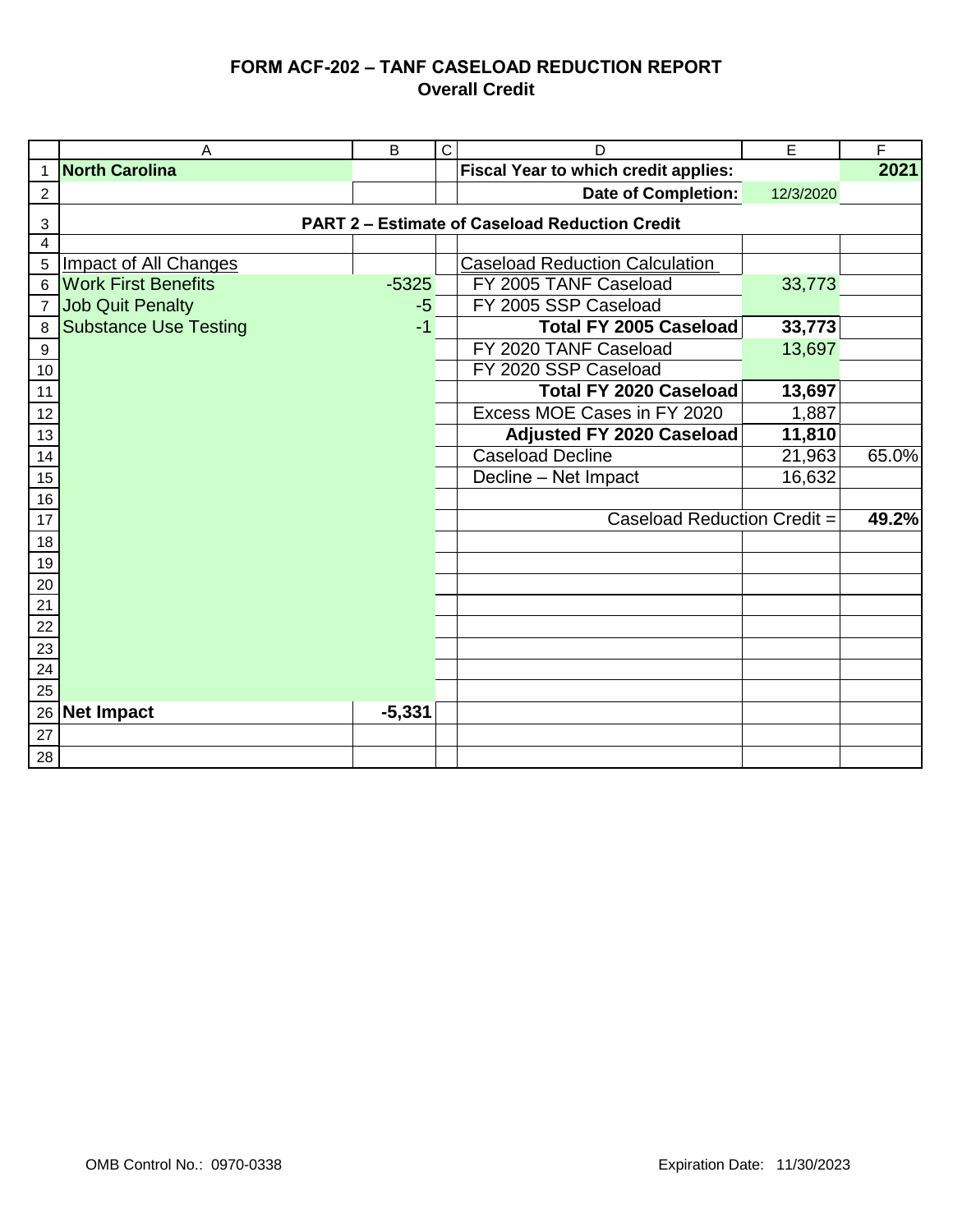## **FORM ACF-202 – TANF CASELOAD REDUCTION REPORT Two-Parent Credit**

|                | Α                                                                   | B           | C | D                                           | E                | F    |  |  |  |  |
|----------------|---------------------------------------------------------------------|-------------|---|---------------------------------------------|------------------|------|--|--|--|--|
| $\mathbf 1$    | <b>North Carolina</b>                                               |             |   | <b>Fiscal Year to which credit applies:</b> |                  | 2021 |  |  |  |  |
| $\overline{2}$ |                                                                     |             |   | <b>Date of Completion:</b>                  | 12/3/2020        |      |  |  |  |  |
| 3              | PART 2 - Estimate of Caseload Reduction Credit -- 2-Parent Caseload |             |   |                                             |                  |      |  |  |  |  |
| 4              |                                                                     |             |   |                                             |                  |      |  |  |  |  |
| $\sqrt{5}$     | <b>Impact of All Changes</b>                                        |             |   | <b>Caseload Reduction Calculation</b>       |                  |      |  |  |  |  |
| 6              |                                                                     |             |   | FY 2005 TANF 2-Parent Caseload              |                  |      |  |  |  |  |
| $\overline{7}$ |                                                                     |             |   | FY 2005 SSP 2-Parent Caseload               |                  |      |  |  |  |  |
| 8              |                                                                     |             |   | Total FY 2005 Caseload                      | $\mathbf 0$      |      |  |  |  |  |
| 9              |                                                                     |             |   | FY 2020 TANF 2-Parent Caseload              |                  |      |  |  |  |  |
| 10             |                                                                     |             |   | FY 2020 SSP 2-Parent Caseload               |                  |      |  |  |  |  |
| 11             |                                                                     |             |   | <b>Total FY 2020 2-Parent Caseload</b>      | $\boldsymbol{0}$ |      |  |  |  |  |
| 12             |                                                                     |             |   | Excess MOE 2-Parent Cases in FY 2           | 0                |      |  |  |  |  |
| 13             |                                                                     |             |   | <b>Adjusted FY 2020 Caseload</b>            | 0                |      |  |  |  |  |
| 14             |                                                                     |             |   | <b>Caseload Decline</b>                     | 0                | 0.0% |  |  |  |  |
| 15             |                                                                     |             |   | Decline - Net Impact                        | $\Omega$         |      |  |  |  |  |
| 16             |                                                                     |             |   |                                             |                  |      |  |  |  |  |
| 17             |                                                                     |             |   | 2-Parent Caseload Reduction Credit =        |                  | 0.0% |  |  |  |  |
| 18             |                                                                     |             |   |                                             |                  |      |  |  |  |  |
| 19             |                                                                     |             |   |                                             |                  |      |  |  |  |  |
| 20             |                                                                     |             |   |                                             |                  |      |  |  |  |  |
| 21             |                                                                     |             |   |                                             |                  |      |  |  |  |  |
| 22             |                                                                     |             |   |                                             |                  |      |  |  |  |  |
| 23             |                                                                     |             |   |                                             |                  |      |  |  |  |  |
| 24             |                                                                     |             |   |                                             |                  |      |  |  |  |  |
| 25             |                                                                     | $\mathbf 0$ |   |                                             |                  |      |  |  |  |  |
| 26             | <b>Net Impact</b>                                                   |             |   |                                             |                  |      |  |  |  |  |
| 27             |                                                                     |             |   |                                             |                  |      |  |  |  |  |
| 28             |                                                                     |             |   |                                             |                  |      |  |  |  |  |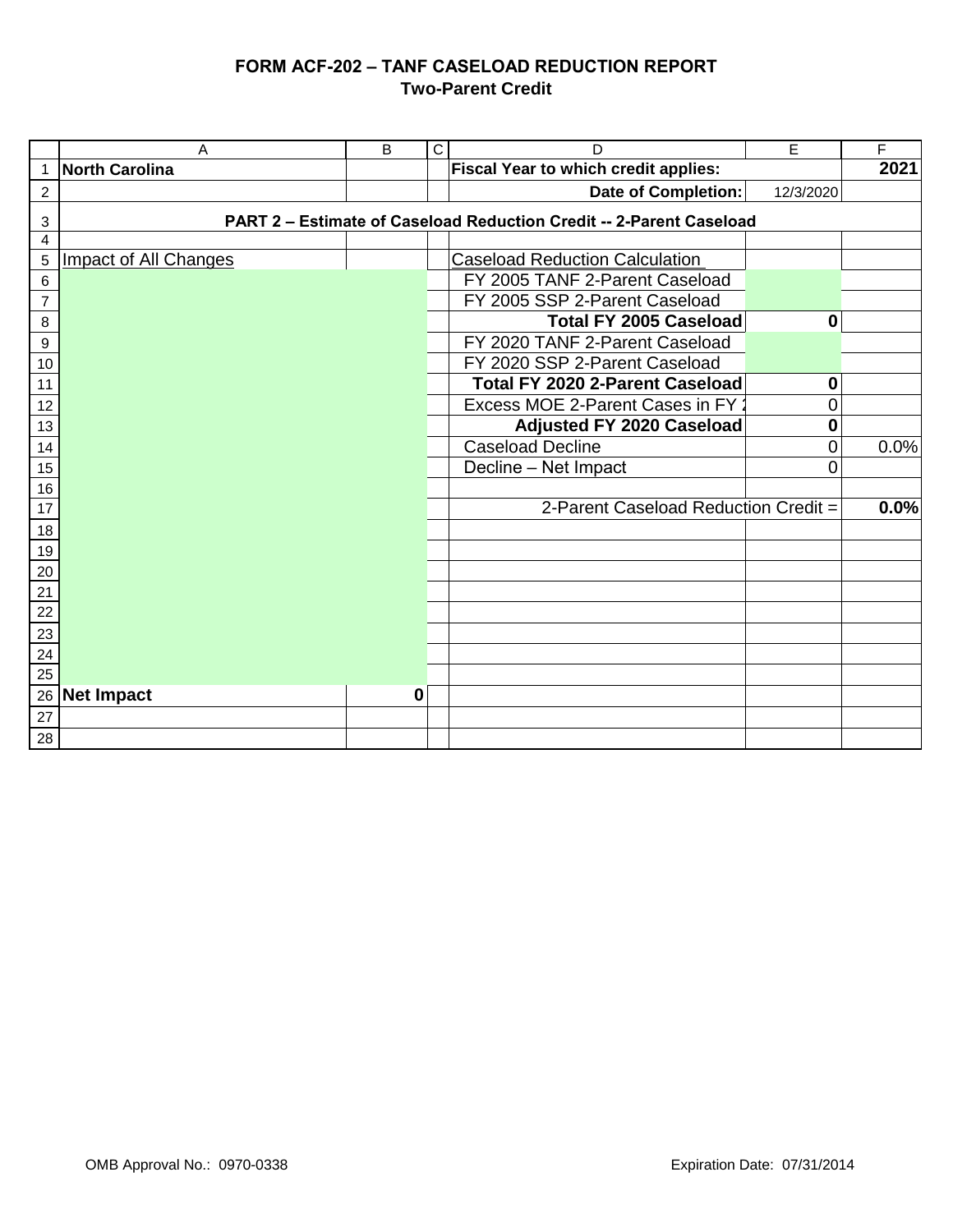# **North Carolina**

|                       |          |                                 |          |          |          | <b>Work First Benefits</b> |          |          |          |                     |                         |           |           |
|-----------------------|----------|---------------------------------|----------|----------|----------|----------------------------|----------|----------|----------|---------------------|-------------------------|-----------|-----------|
|                       |          |                                 |          |          |          |                            |          |          |          | Date of Completion: |                         | 12/3/2020 |           |
|                       |          | Impact on Each Month in FY 2020 |          |          |          |                            |          |          |          |                     |                         |           |           |
|                       | Oct      | Nov                             | Dec      | Jan      | Feb      | Mar                        | Apr      | May      | Jun      | Jul                 | Aug                     | Sep       |           |
| Time of Closure       |          |                                 |          |          |          |                            |          |          |          |                     |                         |           |           |
| Prior years carryover | $-5,676$ | $-5,392$                        | $-5,123$ | $-4,866$ | $-4,623$ | $-4,392$                   | $-4,172$ | $-3,964$ | $-3,766$ | $-3,577$            | $-3,398$                | $-3,229$  |           |
| Oct                   | $-261$   | $-248$                          | $-236$   | $-224$   | $-213$   | $-202$                     | $-192$   | $-182$   | $-173$   | $-164$              | $-156$                  | $-148$    |           |
| <b>Nov</b>            |          | $-250$                          | $-238$   | $-226$   | $-214$   | $-204$                     | $-193$   | $-184$   | $-175$   | $-166$              | $-158$                  | $-150$    |           |
| Dec                   |          |                                 | $-249$   | $-237$   | $-225$   | $-213$                     | $-203$   | $-193$   | $-183$   | $-174$              | $-165$                  | $-157$    |           |
| Jan                   |          |                                 |          | $-277$   | $-263$   | $-250$                     | $-237$   | $-226$   | $-214$   | $-204$              | $-193$                  | $-184$    |           |
| Feb                   |          |                                 |          |          | $-230$   | $-219$                     | $-208$   | $-197$   | $-187$   | $-178$              | $-169$                  | $-161$    |           |
| Mar                   |          |                                 |          |          |          | $-118$                     | $-112$   | $-106$   | $-101$   | $-96$               | $-91$                   | $-87$     |           |
| Apr                   |          |                                 |          |          |          |                            | $-44$    | $-42$    | $-40$    | $-38$               | $-36$                   | $-34$     |           |
| May                   |          |                                 |          |          |          |                            |          | $-37$    | $-35$    | $-33$               | $-32$                   | $-30$     |           |
| Jun                   |          |                                 |          |          |          |                            |          |          | $-37$    | $-35$               | $-33$                   | $-32$     |           |
| Jul                   |          |                                 |          |          |          |                            |          |          |          | $-65$               | $-62$                   | $-59$     |           |
| Aug                   |          |                                 |          |          |          |                            |          |          |          |                     | $-50$                   | $-48$     |           |
| Sep                   |          |                                 |          |          |          |                            |          |          |          |                     |                         | $-44$     | Grand     |
|                       |          |                                 |          |          |          |                            |          |          |          |                     |                         |           | Total     |
| Total                 | $-5,937$ | $-5,890$                        | $-5,845$ | $-5,829$ | $-5,768$ | $-5,598$                   | $-5,362$ | $-5,131$ | $-4,911$ | $-4,731$            | $-4,544$                | $-4,361$  | $-63,905$ |
|                       |          |                                 |          |          |          |                            |          |          |          |                     | FY 2020 monthly average |           | $-5,325$  |

OMB Approval #: 0970-0338 Expiration Date: 07/31/2014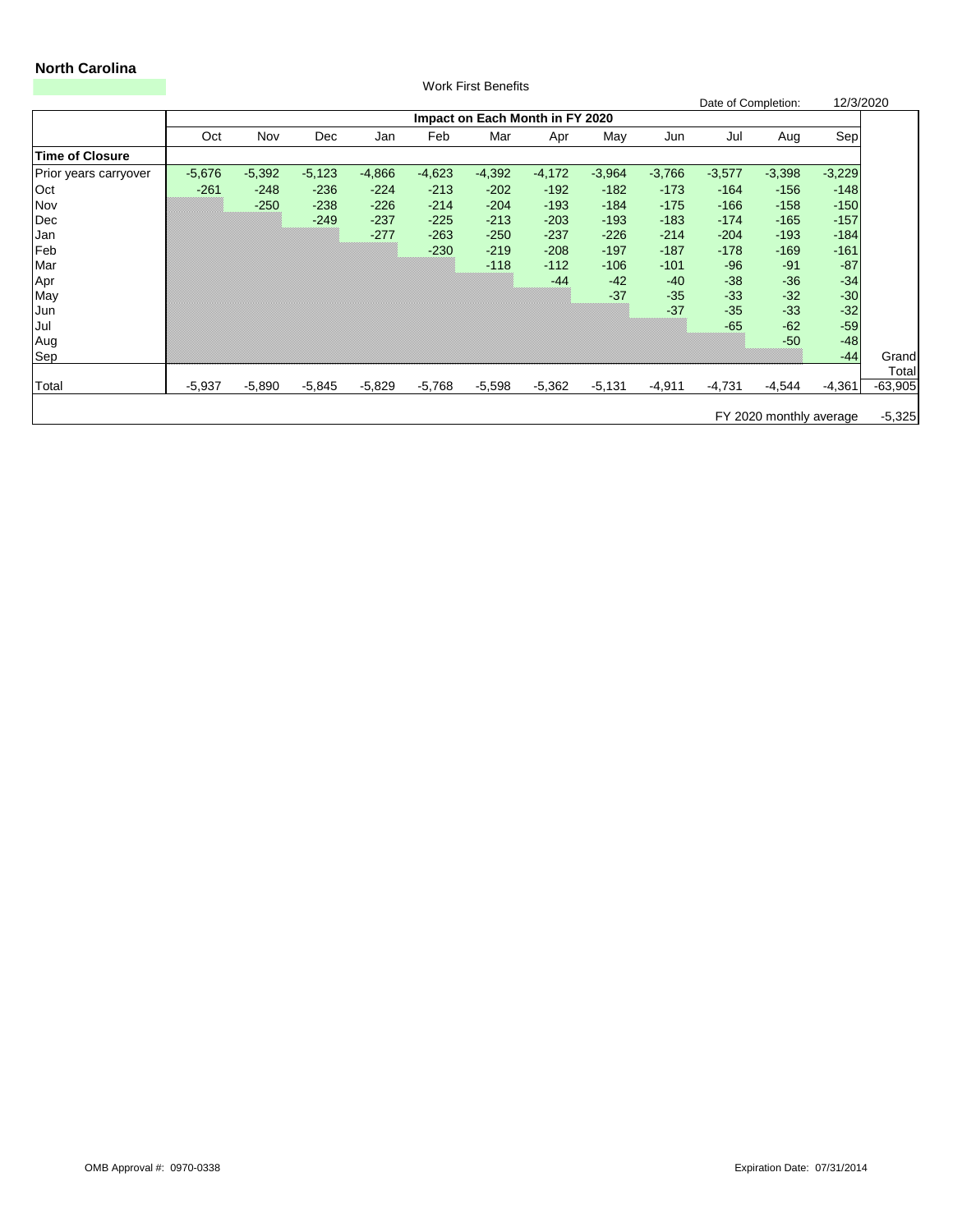| <b>Job Quit</b>        |             |                                 |                |                |                | <b>Job Quit</b> |                  |                |                |                     |                         |           |                |
|------------------------|-------------|---------------------------------|----------------|----------------|----------------|-----------------|------------------|----------------|----------------|---------------------|-------------------------|-----------|----------------|
|                        |             |                                 |                |                |                |                 |                  |                |                | Date of Completion: |                         | 12/1/2020 |                |
|                        |             | Impact on Each Month in FY 2020 |                |                |                |                 |                  |                |                |                     |                         |           |                |
|                        | Oct         | Nov                             | Dec            | Jan            | Feb            | Mar             | Apr              | May            | Jun            | Jul                 | Aug                     | Sep       |                |
| <b>Time of Closure</b> |             |                                 |                |                |                |                 |                  |                |                |                     |                         |           |                |
| Prior years carryover  | $\mathbf 0$ | $\mathbf{0}$                    | $\overline{0}$ | $\overline{0}$ | $\mathbf 0$    | $\overline{0}$  | $\theta$         | $\mathbf{0}$   | $\overline{0}$ | $\overline{0}$      | 0                       |           |                |
| Oct                    | 6           | 0                               | 0              |                | 0              | $\overline{0}$  | $\boldsymbol{0}$ | 0              | 0              |                     |                         |           |                |
| Nov                    |             | $\boldsymbol{9}$                |                |                | $\mathbf 0$    | $\overline{0}$  | $\mathbf 0$      | 0              | 0              |                     | 0                       |           |                |
| Dec                    |             |                                 |                |                | $\overline{0}$ | $\overline{0}$  | $\mathbf 0$      | 0              | $\overline{0}$ |                     | 0                       |           |                |
| Jan                    |             |                                 |                | 9              | 0              |                 | $\boldsymbol{0}$ | 0              | $\overline{0}$ |                     | 0                       |           |                |
| Feb                    |             |                                 |                |                | 8              |                 | $\mathbf 0$      | 0              | 0              |                     | 0                       | 0         |                |
| Mar                    |             |                                 |                |                |                | 11              |                  | 0              | 0              |                     | 0                       | 0         |                |
| Apr<br>May             |             |                                 |                |                |                |                 |                  | 0              | $\Omega$       |                     | 0                       |           |                |
|                        |             |                                 |                |                |                |                 |                  | ∩              |                |                     | 0                       |           |                |
| Jun                    |             |                                 |                |                |                |                 |                  |                |                |                     | 0                       |           |                |
| Jul                    |             |                                 |                |                |                |                 |                  |                |                |                     | 0                       |           |                |
| Aug                    |             |                                 |                |                |                |                 |                  |                |                |                     | 3                       | 0         |                |
| Sep                    |             |                                 |                |                |                |                 |                  |                |                |                     |                         | $\Omega$  | Grand          |
| Total                  | 6           | 9                               |                | 9              | 8              | 11              |                  | $\overline{2}$ |                | 4                   | 3                       | 0         | Total<br>61    |
|                        |             |                                 |                |                |                |                 |                  |                |                |                     |                         |           |                |
|                        |             |                                 |                |                |                |                 |                  |                |                |                     | FY 2020 monthly average |           | 5 <sup>1</sup> |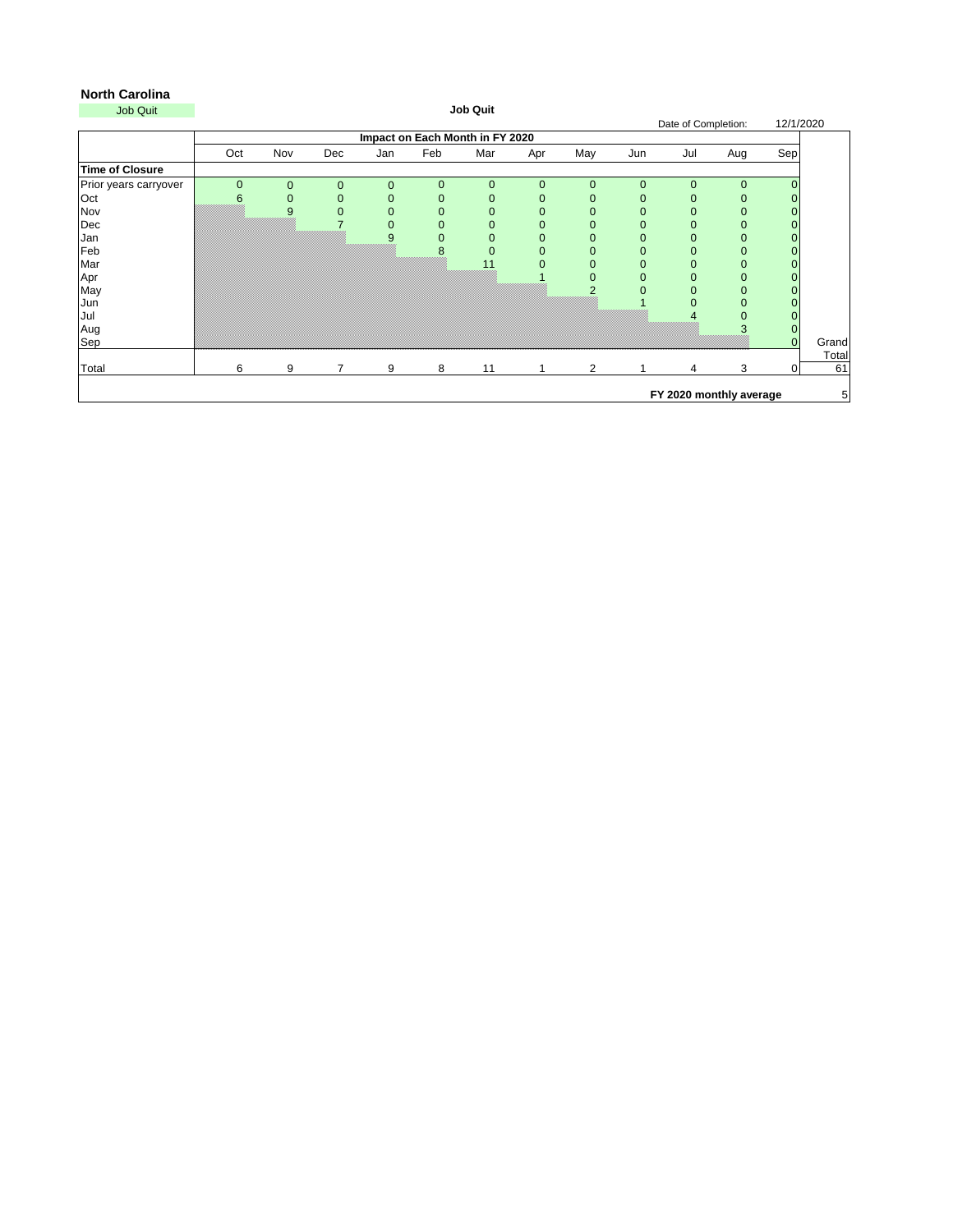## **North Carolina**

| <b>Policy Name</b>     |                |                |                                 |                | <b>Substance Use Testing</b> |                  |             |                |                |                     |                  |           |       |
|------------------------|----------------|----------------|---------------------------------|----------------|------------------------------|------------------|-------------|----------------|----------------|---------------------|------------------|-----------|-------|
|                        |                |                |                                 |                |                              |                  |             |                |                | Date of Completion: |                  | 12/1/2020 |       |
|                        |                |                | Impact on Each Month in FY 2020 |                |                              |                  |             |                |                |                     |                  |           |       |
|                        | Oct            | Nov            | <b>Dec</b>                      | Jan            | Feb                          | Mar              | Apr         | May            | Jun            | Jul                 | Aug              | Sep       |       |
| <b>Time of Closure</b> |                |                |                                 |                |                              |                  |             |                |                |                     |                  |           |       |
| Prior years carryover  | $\overline{0}$ | $\mathbf 0$    | $\mathbf 0$                     | $\mathbf 0$    | $\overline{0}$               | $\overline{0}$   | $\mathbf 0$ | $\theta$       | $\mathbf 0$    | $\overline{0}$      | $\mathbf{0}$     |           |       |
| Oct                    | 0              | 0              | $\boldsymbol{0}$                | 0              | 0                            | $\boldsymbol{0}$ | 0           | $\overline{0}$ | $\mathbf 0$    | $\mathbf 0$         | $\boldsymbol{0}$ |           |       |
| Nov                    |                | $\overline{0}$ | $\theta$                        | $\overline{0}$ | $\mathbf 0$                  | $\mathbf 0$      | 0           | $\overline{0}$ | $\overline{0}$ | $\overline{0}$      | $\theta$         |           |       |
| Dec                    |                |                | $\mathbf 0$                     | $\overline{0}$ | $\mathbf 0$                  | $\theta$         | 0           | $\mathbf 0$    | $\mathbf 0$    | $\boldsymbol{0}$    | $\theta$         |           |       |
| Jan                    |                |                |                                 |                | 0                            | $\boldsymbol{0}$ | 0           | 0              | $\mathbf 0$    | $\boldsymbol{0}$    | $\theta$         |           |       |
| Feb                    |                |                |                                 |                | $\overline{0}$               | $\mathbf 0$      | 0           | $\overline{0}$ | $\overline{0}$ | $\overline{0}$      | $\theta$         |           |       |
| Mar                    |                |                |                                 |                |                              | $\mathbf 0$      | 0           | $\mathbf 0$    | $\mathbf 0$    | $\mathbf{0}$        | $\theta$         |           |       |
| Apr                    |                |                |                                 |                |                              |                  |             | $\mathbf 0$    | $\mathbf 0$    | $\boldsymbol{0}$    | $\boldsymbol{0}$ |           |       |
| May                    |                |                |                                 |                |                              |                  |             | $\overline{0}$ | $\overline{0}$ | $\overline{0}$      | $\boldsymbol{0}$ |           |       |
| Jun                    |                |                |                                 |                |                              |                  |             |                | 0              | $\mathbf{0}$        | $\pmb{0}$        |           |       |
| Jul                    |                |                |                                 |                |                              |                  |             |                |                | $\overline{2}$      | $\boldsymbol{0}$ |           |       |
| Aug                    |                |                |                                 |                |                              |                  |             |                |                |                     | $\overline{0}$   |           |       |
| Sep                    |                |                |                                 |                |                              |                  |             |                |                |                     |                  |           | Grand |
|                        |                |                |                                 |                |                              |                  |             |                |                |                     |                  |           | Total |
| <b>Total</b>           | $\overline{0}$ | $\overline{0}$ | $\overline{0}$                  |                | $\mathbf 0$                  | $\mathbf 0$      |             | $\overline{0}$ | $\overline{0}$ | $\overline{2}$      | $\overline{0}$   |           | 5     |
|                        |                |                |                                 |                |                              |                  |             |                |                |                     |                  |           |       |
|                        |                |                |                                 |                |                              |                  |             |                |                | FY 2020             | monthly average  |           |       |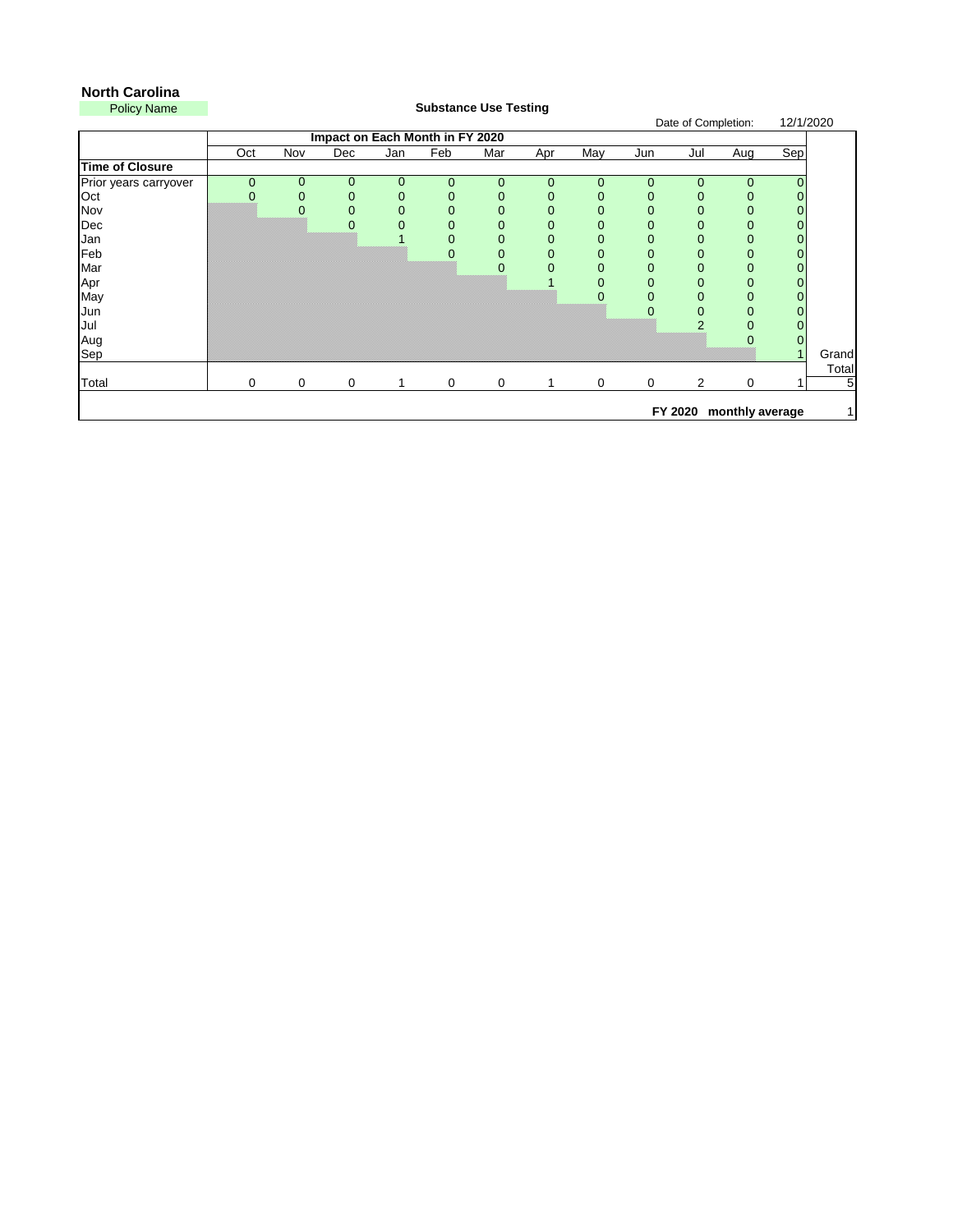## **FORM ACF-202 – TANF CASELOAD REDUCTION REPORT Excess MOE Worksheet**

|                                              | A                                  | B           | C | D                                                | E                       | F             |  |  |  |  |  |
|----------------------------------------------|------------------------------------|-------------|---|--------------------------------------------------|-------------------------|---------------|--|--|--|--|--|
| $\mathbf 1$                                  | <b>North Carolina</b>              |             |   | <b>Fiscal Year to which credit applies:</b>      |                         | 2021          |  |  |  |  |  |
| $\overline{2}$                               |                                    |             |   | <b>Date of Completion:</b>                       | 12/3/2020               |               |  |  |  |  |  |
| <b>Excess MOE Calculation Worksheet</b><br>3 |                                    |             |   |                                                  |                         |               |  |  |  |  |  |
| $\overline{4}$                               |                                    |             |   |                                                  |                         |               |  |  |  |  |  |
| 5                                            | <b>Caseload Data</b>               |             |   |                                                  | <b>Expenditure Data</b> |               |  |  |  |  |  |
| 6                                            | FY 2005 TANF Caseload              | 33,773      |   | <b>Total Expenditures</b>                        |                         |               |  |  |  |  |  |
| $\overline{7}$                               | FY 2005 SSP Caseload               | 0           |   | FY 2020 Total Federal Expenditures               |                         | \$304,874,087 |  |  |  |  |  |
| 8                                            | <b>Total FY 2005 Caseload</b>      | 33,773      |   | FY 2020 Total MOE Expenditures                   |                         | \$238,948,353 |  |  |  |  |  |
| 9                                            | FY 2020 TANF Caseload              | 13,697      |   | Total Expenditures (Federal + MOE)               |                         | \$543,822,440 |  |  |  |  |  |
| 10                                           | FY 2020 SSP Caseload               | 0           |   |                                                  |                         |               |  |  |  |  |  |
| 11                                           | <b>Total FY 2020 Caseload</b>      | 13,697      |   | <b>Assistance Expenditures</b>                   |                         |               |  |  |  |  |  |
| 12                                           |                                    |             |   | FY 2020 Federal Expenditures on Assistance       |                         | \$34,721,580  |  |  |  |  |  |
| 13                                           | 2-Parent Caseload Data             |             |   | FY 2020 MOE Expenditures on Assistance           | \$1                     |               |  |  |  |  |  |
| 14                                           | FY 2005 2-p TANF Caseload          | 0           |   | Total Expenditures on Assistance (Federal + MOE) | \$34,721,581            |               |  |  |  |  |  |
| 15                                           | FY 2005 2-p SSP Caseload           | 0           |   | Percentage of Expenditures on Assistance         |                         | 6.38%         |  |  |  |  |  |
| 16                                           | <b>Total FY 2005 Caseload</b>      | $\mathbf 0$ |   |                                                  |                         |               |  |  |  |  |  |
| 17                                           | FY 2020 2-p TANF Caseload          | 0           |   | <b>Expenditures Per Case</b>                     |                         |               |  |  |  |  |  |
| 18                                           | FY 2020 2-p SSP Caseload           | 0           |   | Average Expenditures per Case                    |                         | \$39,704      |  |  |  |  |  |
| 19                                           | <b>Total FY 2020 Caseload</b>      | 0           |   | Average Expenditures per Case on Assistance      |                         | \$2,535       |  |  |  |  |  |
| 20                                           |                                    |             |   |                                                  |                         |               |  |  |  |  |  |
| 21                                           |                                    |             |   | <b>MOE and Excess MOE</b>                        |                         |               |  |  |  |  |  |
| 22                                           |                                    |             |   | Required MOE (80% or 75%)                        |                         | \$164,014,910 |  |  |  |  |  |
| 23                                           |                                    |             |   | <b>Excess MOE Expenditures</b>                   |                         | \$74,933,443  |  |  |  |  |  |
| 24                                           |                                    |             |   | Excess MOE Expenditures on Assistance            |                         | \$4,784,296   |  |  |  |  |  |
| 25                                           | <b>Adjusted Caseload Data</b>      |             |   |                                                  |                         |               |  |  |  |  |  |
| 26                                           | Adjusted FY 2020 Overall Caseload  | 11,810      |   | <b>Assistance Cases Funded by Excess MOE</b>     | 1,887                   |               |  |  |  |  |  |
| 27                                           | Adjusted FY 2020 2-parent Caseload | 0           |   | 2-Parent Assistance Cases Funded by Excess MOE   | 0                       |               |  |  |  |  |  |
| 28                                           |                                    |             |   |                                                  |                         |               |  |  |  |  |  |
| 29                                           |                                    |             |   |                                                  |                         |               |  |  |  |  |  |
| 30                                           |                                    |             |   |                                                  |                         |               |  |  |  |  |  |
| 31                                           |                                    |             |   |                                                  |                         |               |  |  |  |  |  |
| 32                                           |                                    |             |   |                                                  |                         |               |  |  |  |  |  |